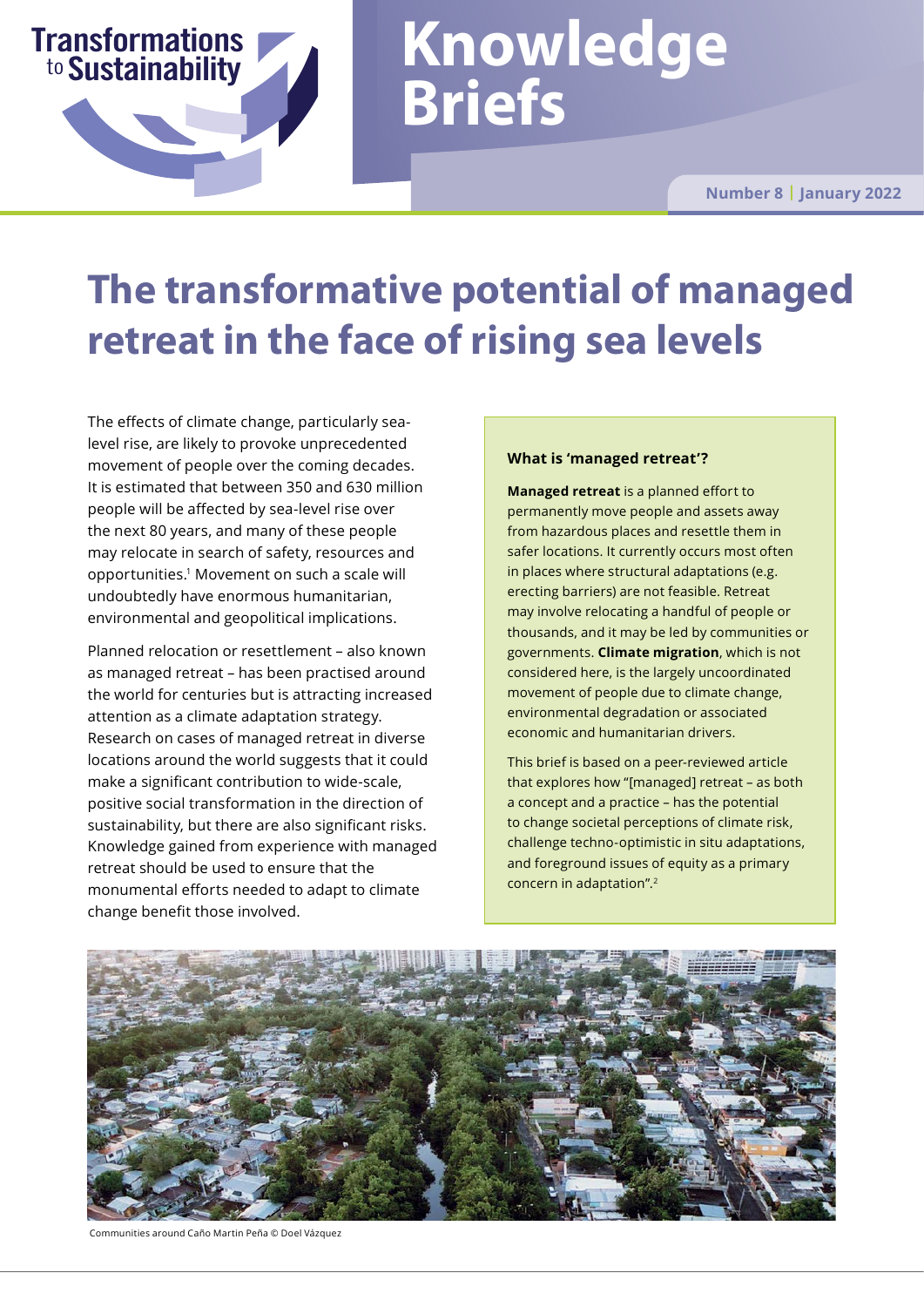

A successful voluntary retreat led by the community-founded Corporación del Proyecto ENLACE del Caño Martín Peña in Puerto Rico had a strong community buy-in during the process because the retreat prioritized protecting residents from displacements by offering affordable safe housing in the area chosen by the participants. Residents participated actively in the decision-making process, construction of new homes and provision of psychosocial support to alleviate emotional distress associated with relocation.3

Community assembly with active participation in decision-making © Proyecto ENLACE del Caño Martin Peña

## **Unlocking the potential of managed retreat for social transformation**

The concept of retreat is very potent. The very word 'retreat' is politically charged and often associated with loss, defeat and the failure of structural or technological solutions. However, the prospect of retreat can help to make climate change 'real' in people's minds, and can promote a change in perceptions, narratives, norms and debates about climate adaptation. More specifically, it can help to change social discourse by making climate risks immediate, personal and embodied; by generating empathy; and by questioning approaches to adaptation that rely on technological dominance of nature rather than working with nature. Public discussions about who relocates and to where, who stays behind, who should receive what kind of government support and how such decisions are made, can reveal the role historic injustice has played in shaping climate risk and adaptation options.

The concept of retreat may offer a different perspective on our relationship with nature and a different narrative on what it means to adapt. It can be conceived as a positive surrender to nature ('making room for the river'), inspiring new, positive ways to reconnect and coexist with nature and protect the natural ecosystems that are essential to human wellbeing.

## **Determinants of transformative managed retreat**

Generally, a climate change adaptation can be considered socially transformative if it produces or entails fundamental and enduring changes to the structures, functions, values and norms of a community. Transformation may be positive (benefiting and empowering people as well as protecting ecosystems) or negative, or both, depending on how the processes and outcomes affect communities, economies and ecosystems. Research shows that the potential for managed retreat to contribute to positive transformations towards sustainability depends on the relative scale and speed of the retreat, how it is managed, who relocates, and who or what benefits and is disadvantaged, over both short and longer terms.

An assessment of whether a retreat has been positive or negative must consider a wide range of factors (see figure).

Retreat can occur at various geographic scales, from a single home to an entire district. It is not the absolute number of people who relocate but the relative size of the relocation with respect to the system under consideration that determines whether a relocation can transform a community. Similarly, the speed at which a relocation happens plays a role. A given number of people moving gradually over a long period of time might not produce any transformation, while the same number moving in a short period could be transformative for the population relocating and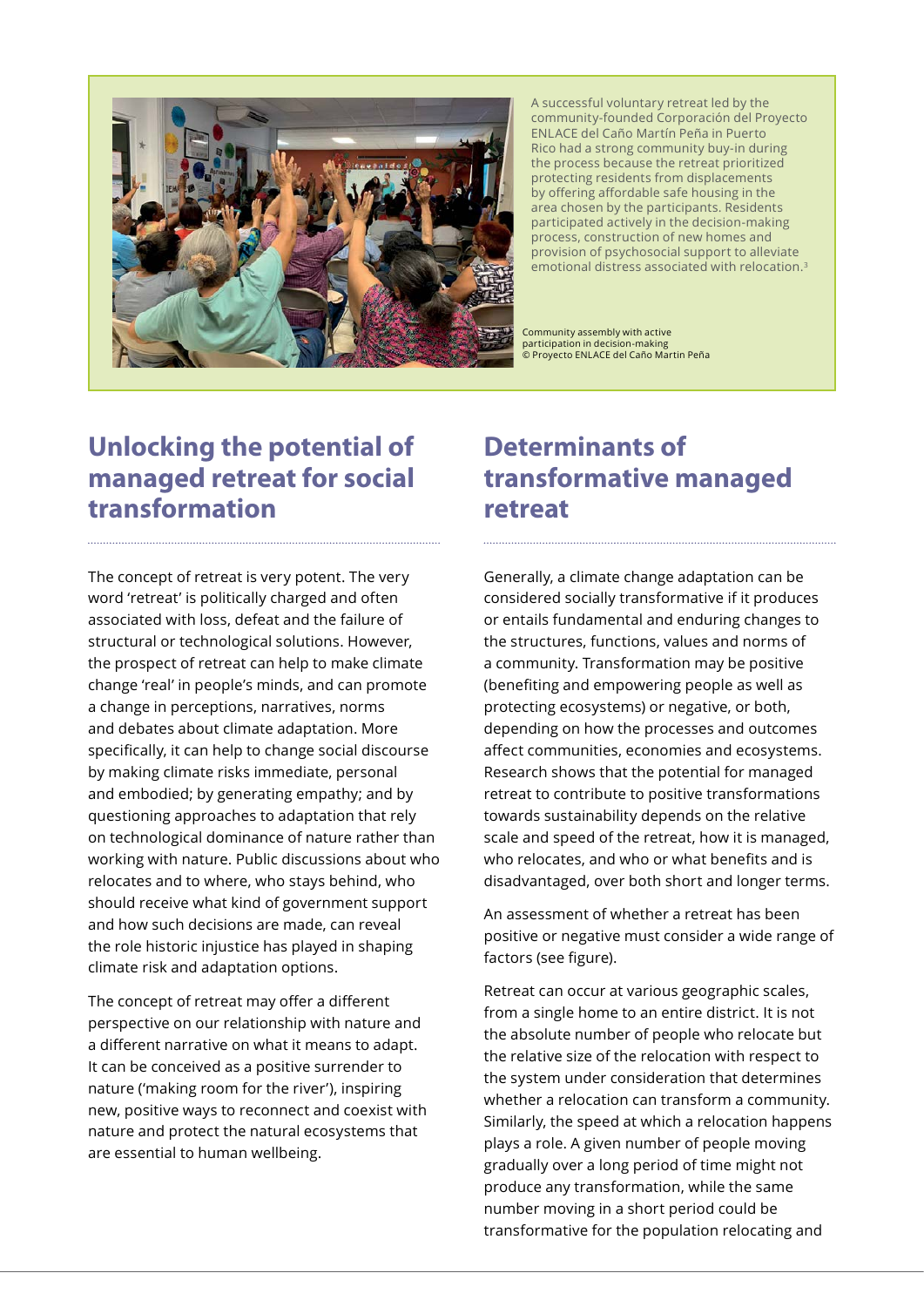## **Managed retreat as a process of transformation**



the places they are leaving and moving to. It is also possible that the gradual movement of people over long periods of time could be transformative for certain places and communities, although the conditions under which this is possible are not clear. It is equally possible that large-scale relocations simply shift risk and inequalities to other places.

Managed retreat can affect economic, social, political, health and cultural domains of society to varying degrees, often with trade-offs between domains. For example, improved physical health and safety might be accompanied by a loss of cultural identity or livelihoods. The effects of a relocation on various domains of life depend on factors such as the inclusivity of decision-making processes, the power and social capital of affected communities, the availability of resources and the goals of the relocation.

Ultimately, the potential for a relocation to be transformative depends on the distribution

of benefits and costs of the relocation. To be socially transformative, managed retreat should be a means of disrupting and redressing socially unjust systems and structures. This would require stakeholders in the process to explicitly address a wide range of justice issues, including distributive and procedural justice as well as recognition and restorative justice.<sup>4</sup> Managed retreat should also be situated within larger, holistic efforts to address inequities in economic development, land use patterns and community wellbeing.

The potential benefits of managed retreat are more likely to be achieved when relocation is pursued by individuals, communities, planners and governments as a means to achieve broader transformation rather than simply as an end in itself. More research and analysis based on case studies of managed retreat could support future policy- and decision-making, while identifying positive trade-offs between different domains can also inform practice.